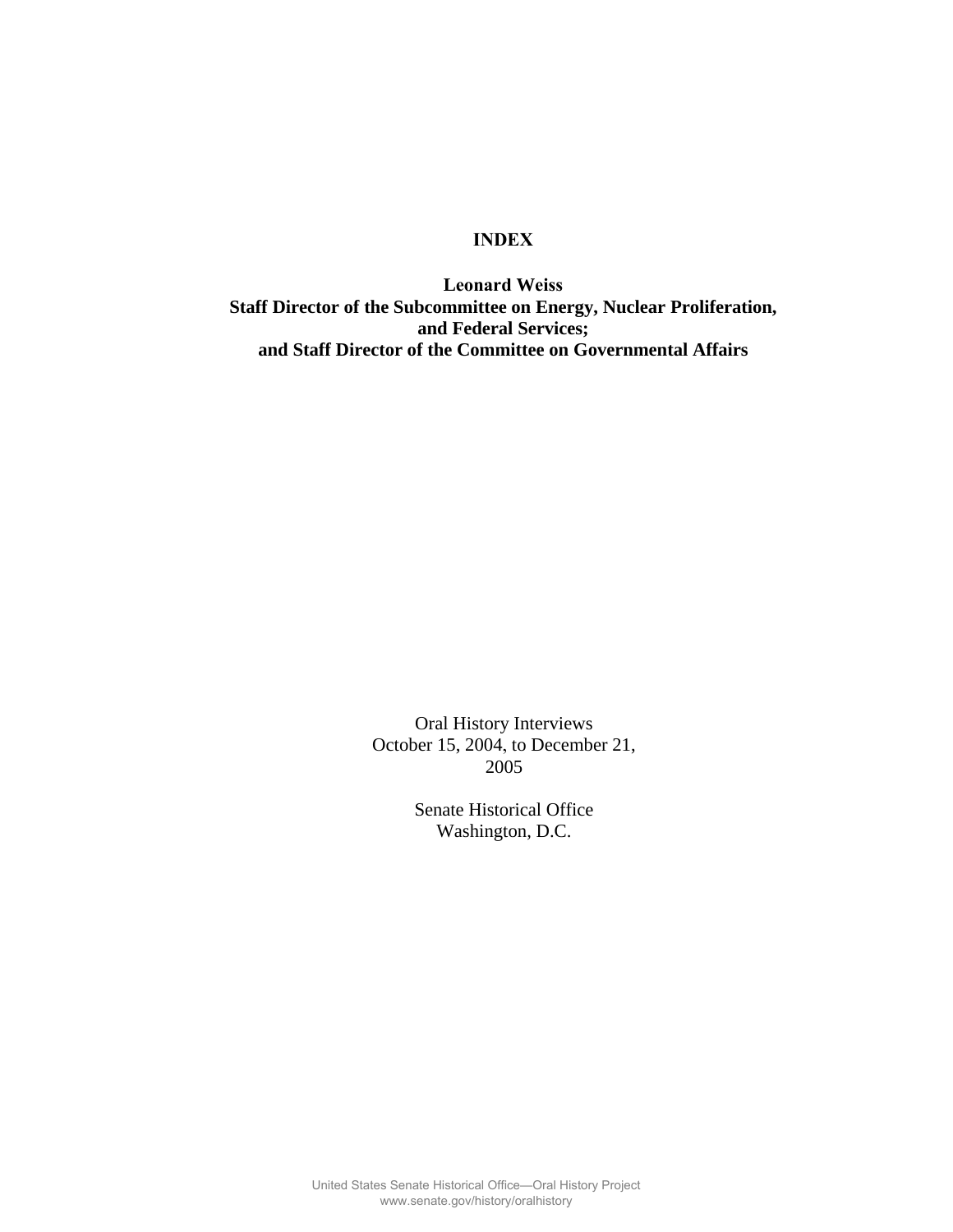## **Index**

Abraham, George, 7 Abraham, Spencer (R-MI), 126 Abzug, Bella, 13–14 Afghanistan, 60–62, 88, 103, 154 Alaska, 46 American Postal Workers Union, 44, 45 Anderson, Martin, 82 Appropriations Committee, Senate, 133, 153–54 Armed Services Committee, Senate, 20, 88, 110, 121, 126, 134, 155 Arms Control and Disarmament Agency, 28 Atomic Energy Commission (AEC), 19, 41, 125 Avakian, Steve, 50 Barbour, Haley, 80 Barr, Steve, 137 Bauer, Bob, 80 Bennett, Robert S. (Bob, R-UT), 73 Bentsen, Lloyd (D-TX), 50 Berman, Allen, 10 Bill Huggins, 3 Bingham, Jonathan, 23, 39 Bipartisan Campaign Reform Act of 2002 (McCain-Feingold), 72–73, 76 Bowsher, Charles, 151 Broad, William, 139 Brooklyn College, 1, 2 Brown University, 4, 5, 6–7, 8 *Buckley v. Valeo*, 72–73, 76 Bush, George, 63, 69, 70, 110, 146, 147 Bush, George W., 57, 58, 82, 94, 112, 147 Byrd, Robert C. (D-WV), 26, 27, 99 campaign finance investigation, 76–83 campaign finance reform, 72–73, 76 Capitol Steps, 55 Carroll Arms Hotel, 39 Carter, Jimmy, 12, 21, 22, 28, 31, 39, 41, 42, 49, 60, 63, 147 Castro, Fidel, 143 Center for Nuclear Energy Research (CERN), 95, 96 Central Intelligence Agency, 57, 58, 78, 80– 81, 96, 138, 143, 147 Chalabi, Ahmed, 139 China, 59, 60, 79, 93, 94, 95, 97, 129 Church, Frank (D-ID), 13, 20, 21

City College of New York (CCNY), 1, 2–3, 5, 141 Civil Service, 68–70 Clinton, William Jefferson, 32, 46, 47, 52, 58, 70, 76, 79, 81, 101, 102, 145, 147, 151 administration of, 32, 70, 71, 101, 126, 151 Cochran, Thad (R-MS), 39–40, 56, 79 Cohn, Roy, 67 Cold War, 57, 61, 103 Columbia University, 2 Congressional Accountability Act, 37, 65, 70, 71 Congressional Budget Office (CBO), 36 Congressional Research Service (CRS), 36 Council on Competitiveness, 63–64 Cranston, Alan (D-CA), 26–27, 27, 73, 148 Daschle, Tom (D-SD), 77, 79, 99 Davidson, Michael, 77, 78 DeConcini, Dennis (D-AZ), 73 Defense Nuclear Facility Safety Board, 65, 156 Defense, Department of, 85, 152–53, 154– 55 Dettelbach, Brian, 64 Dingell, John, 13, 127 Dirksen Senate Office Building, 11, 39, 65 Dodd, Christopher (D-CT), 99, 138 Drew, Elizabeth, 48, 81, 82, 137 Dreyfus, Dan, 13 Dukakis, Michael, 50 Eagleton, Thomas (D-MO), 136, 137 Education, Department of, 150, 151 Energy and Natural Resources Committee, Senate, 13, 20, 21, 22, 49, 88, 121, 122, 126, 156 Energy Research and Development Administration (ERDA), 19, 20 Energy, Department of (DOE), 20, 28, 65, 86, 124–26, 127, 150, 151, 152, 156–57 Energy, Nuclear Proliferation, and Federal Services Subcommittee, 7, 20–21, 34, 55, 56 Entergy Corporation, 32 Environmental Protection Agency (EPA), 120, 150, 151 Ervin, Sam (D-NC), 78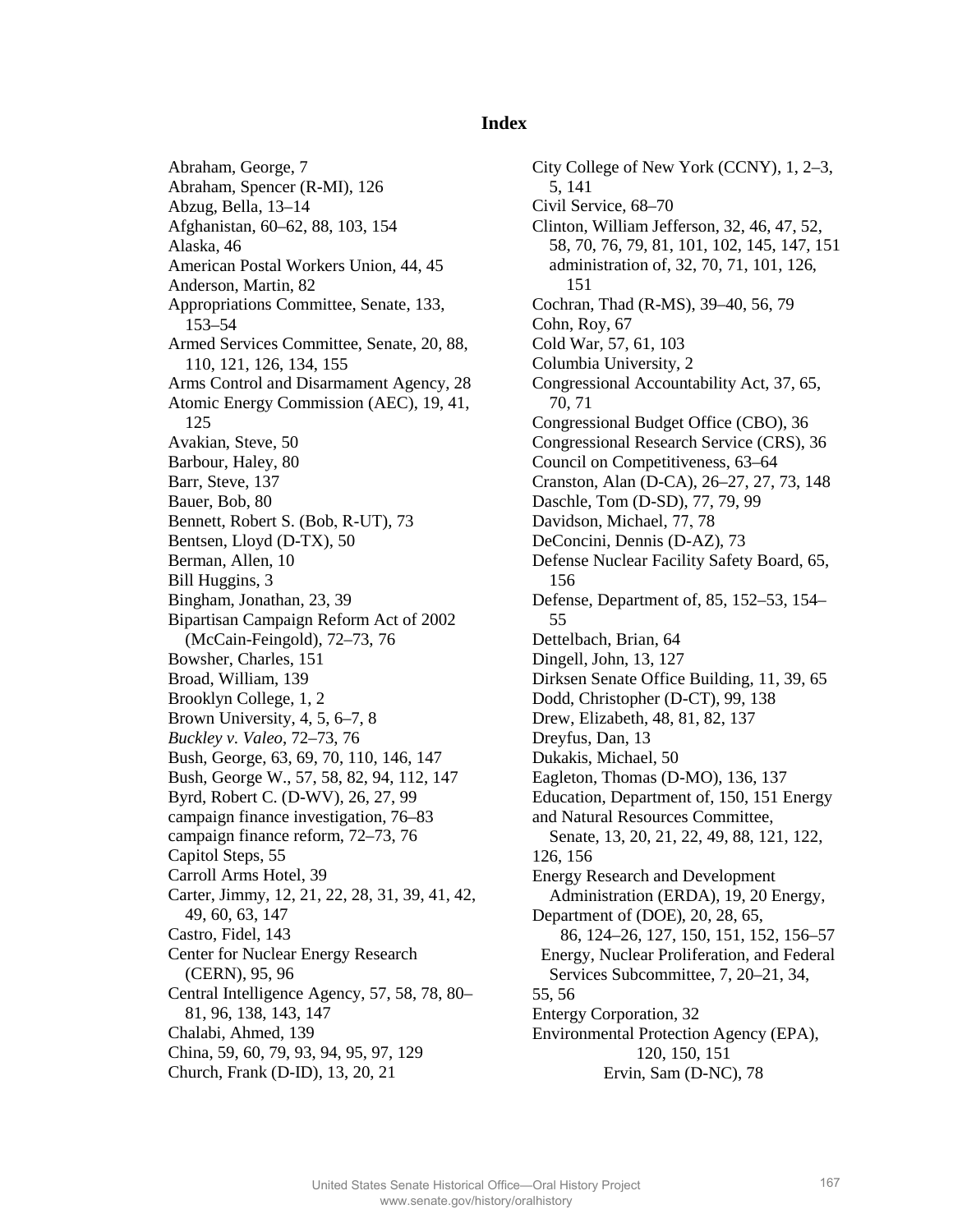Ethics, Senate Committee on, 73, 74 European Atomic Energy Community (Euratom), 28, 42 Evans, Connie, 21, 23, 28, 38, 55 Evans, Daniel (R-WA), 27 Federal Bureau of Investigation (FBI), 128 Federal Emergency Management Agency (FEMA), 145, 146 Federal Financial Management Improvement Act, 151 Feingold, Russell (D-WI), 72 filibusters, 23, 98 Food and Drug Administration (FDA), 158 Ford, Gerald R., 147 Foreign Relations Committee, Senate, 21, 62, 96 France, 22, 25, 26, 41, 87, 111 Frank, Thomas, 159 Gingrich, Newt, 71, 100, 102 Glenn, John (D-OH), 7–8, 11, 12, 13, 21, 31, 34, 35, 37, 40, 41, 52, 63, 64, 72, 73, 83– 84, 97–98, 99, 103, 106–9, 114, 123, 135, 138, 149, 150–51, 155, 157–58, 160, 162 astronaut, 52–53 campaign finance investigation, 76–83 congressional travel, 88–93 Energy, Nuclear Proliferation, and Federal Services Subcommittee chairman, 20, 43 Governmental Affairs Committee chairman, 37, 65–67, 114, 134, 136, 165 Hatch Act, 68–70 Keating Five, 73–75 Lieberman, Joe, relationship with, 83–84, 130–35 nuclear industry, 121 nuclear nonproliferation, 41, 42, 59–63, 64 Nuclear Non-Proliferation Act, 25 presidential bid, 47–51 Symington-Glenn Amendment, 17–18 U.S.-Japan Nuclear Pact, 26–28 working for, 15–17, 20, 103–6 Goldin, Daniel, 52 Goldschmidt, Bertrand, 22 Gorbachev, Mikhail, 57 Gore, Albert Jr. (D-TN), 102, 136 Government Accountability Office (GAO), 34–36, 41, 44, 71, 127, 128, 151, 152, 153 Government Operations Committee, Senate. *See* Governmental Affairs Committee, Senate Government Performance and Results Act, 71 Governmental Affairs Committee, Senate, 7–8, 20–21, 34–47, 55, 59–60, 62–72, 76– 84, 93, 98, 104, 114, 117–25, 127–29, 130–38, 142, 145, 147–57, 162–65, *See also* Energy, Nuclear Proliferation, and Federal Services Subcommittee; Permanent Subcommittee on Investigations Gray, Ed, 74, 75 Great Britain, 25 Gulf War, 29 Gustitus, Linda, 136 Hamre, John, 155 Hanford nuclear reactors site, 156 Hart Senate Office Building, 11, 39 Hatch Act, 68–70 Henry, Ed, 80–81 Hinton, Dean, 90, 95 Hinton, Sherman, 95–96 Housing and Urban Development, Department of (HUD), 150 Humphrey, Hubert (D-MN), 13, 75 India, 18, 25, 29, 61, 88, 90 Inouye, Daniel (D-HI), 153 Inspector General Act of 1978, 37, 145 Inspectors General, 37, 65, 145 Institute of Electrical and Electronics Engineers, 7, 12 Intelligence, Senate Select Committee on, 126, 155 Interior and Insular Affairs Committee, Senate, 13 International Atomic Energy Agency (IAEA), 40–41 Interstate and Foreign Commerce Committee, Senate, 13 Iran, 24, 154 Iran-Contra Investigation, 147 Iraq, 29, 41, 94, 99, 139, 155 Israel, 10, 22, 93, 94, 105 Ivey, Glenn, 79 Japan, 25, 26, 87, 111, 162 U.S.-Japan Nuclear Pact, 26–28, 42–43 Japanese-American internment, 162 Javits, Jacob (R-NY), 17, 19, 38, 39, 55 Johns Hopkins University, 2, 3–4, 5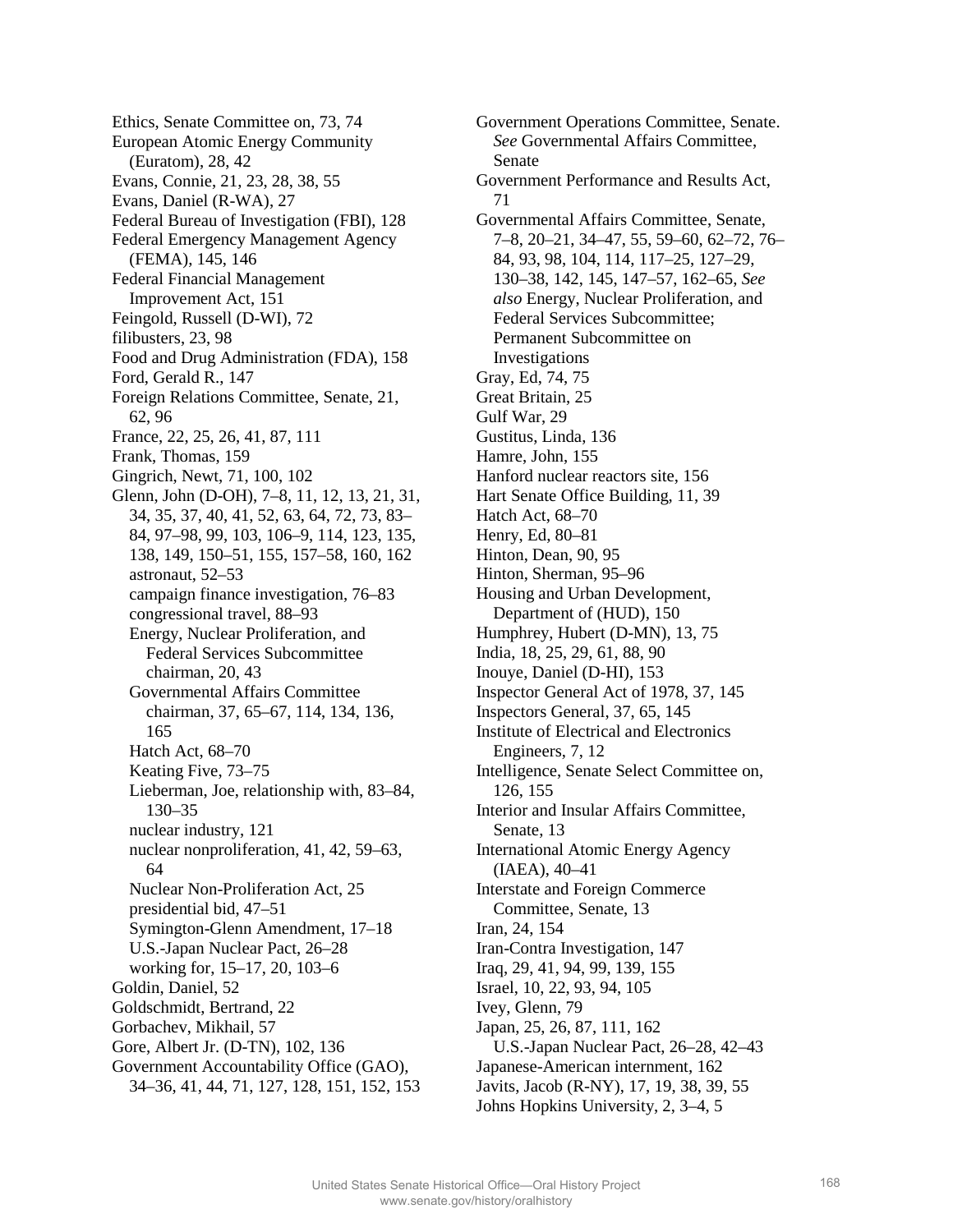Johnston, J. Bennett (D-LA), 88, 91, 97–98, 109 Joint Committee on Atomic Energy, 13, 18, 20, 23 Keating, Charles, 73–75 Keegan, George J., 12 Kennedy, Edward (D-MA), 13 Kennedy, John F. (D-MA), 53, 59, 162 Kennedy, Richard, 31, 32, 42, 43, 59, 60 Khan, Abdul Qadeer, 90, 130, 141 Khan, Munir, 90 Khrushchev, Nikita, 59 Kinsley, Michael, 108 Kissinger, Henry, 17 Klein, Gary, 38 Lawrence Livermore National Laboratory, 66, 110, 120, 127 Lee, Wen Ho, 129–30 Lefschetz, Solomon, 4, 6 Letter Carriers Union, 44 Levin, Carl (D-MI), 84, 134, 135, 136 Levinson, Jerry, 21–22 Lewis, Lorraine, 37 Lieberman, Joseph (D-CT), 83–84, 130–35, 151 Light, Paul, 148, 164 Los Alamos National Laboratory, 85, 86, 120, 122, 123–24, 124, 127–30 Lott, Trent (R-MS), 79, 100 Lugar, Richard (R-IN), 64 Madigan, Mike, 78, 79 Mail Handlers Union, 44 mail, congressional, 112–13 Malone, James, 41–42 Marine Corps, 51, 104, 106, 107, 108 Mark, Carson, 86 mark-ups, 21, 28, 122, 135 Martin Company, 4 Matsunaga, Spark (D-HI), 162 McCain, John (R-AZ), 72, 73, 74–75, 82 McCarthy, Joseph (R-WI), 2, 3, 67 McClure, James (R-ID), 22, 24, 38–39 McCormick, Mike, 23, 38 McFarland, Jane, 68 McGinty, Katy, 151 McKinney Act, 163 McPhee, John, 85, 86 Metzenbaum, Howard (D-OH), 106 Middle East, 22, 101, 105 Miller, Judith, 138, 139 Mitchell, George (D-ME), 99

Mondale, Walter (D-MN), 13 Moreland, Howard, 124–25 Moynihan, Daniel Patrick (D-NY), 57, 58 National Aeronautics and Space Administration (NASA), 52, 53, 113, 152 National Institute of Standards and Technology (NIST), 56 Naval Research Laboratory, 7, 9–10, 11 Nepal, 88, 90, 95, 140 *New York Times*, 78, 138, 139 Newport, Elaina, 55 Nitze, Paul, 56–57, 58 Nixon, Richard (R-CA), 78, 81, 105, 106, 147 Noble, Larry, 65 Non-Government Organizations (NGOs), 76, 160 Nordlicht, Ira, 21–22 North American Free Trade Agreement (NAFTA), 164 North Atlantic Treaty Organization (NATO), 58 Novak, Robert, 82 nuclear energy, 18–19, 22, 24–26, 33, 40, 42, 97, 109, 125–26, 160 nuclear industry, 18–19, 23, 24–26, 27, 31, 32–33, 40–41, 65–66, 86, 117–22, 125 Nuclear Non-Proliferation Act, 18, 20–26, 28, 31, 32, 34, 38, 42, 60 nuclear proliferation, 7, 12, 16, 17–18, 20– 29, 40–43, 44, 47, 51, 60–63, 64–66, 90, 128, 131 Nuclear Regulatory Commission (NRC), 19, 27, 28, 31, 32, 121, 125, 145 nuclear waste, 24, 33, 97, 120, 121, 122 Nuclear Weapons, Treaty on the Nonproliferation of (NPT), 18, 41, 60 Nunn, Sam (D-GA), 64, 66–67, 88, 89, 90, 134, 155 O'Leary, Hazel, 126 Occupational Safety and Health Administration (OSHA), 70 Office of Management and Budget (OMB), 57, 63, 64, 71, 151 Office of Personnel Management (OPM), 145 Office of Technological Assessment (OTA), 36, 126, 127 oversight, congressional, 20, 34, 35–36, 41, 72, 118, 126–29, 139, 146–47, 151, 153, 155